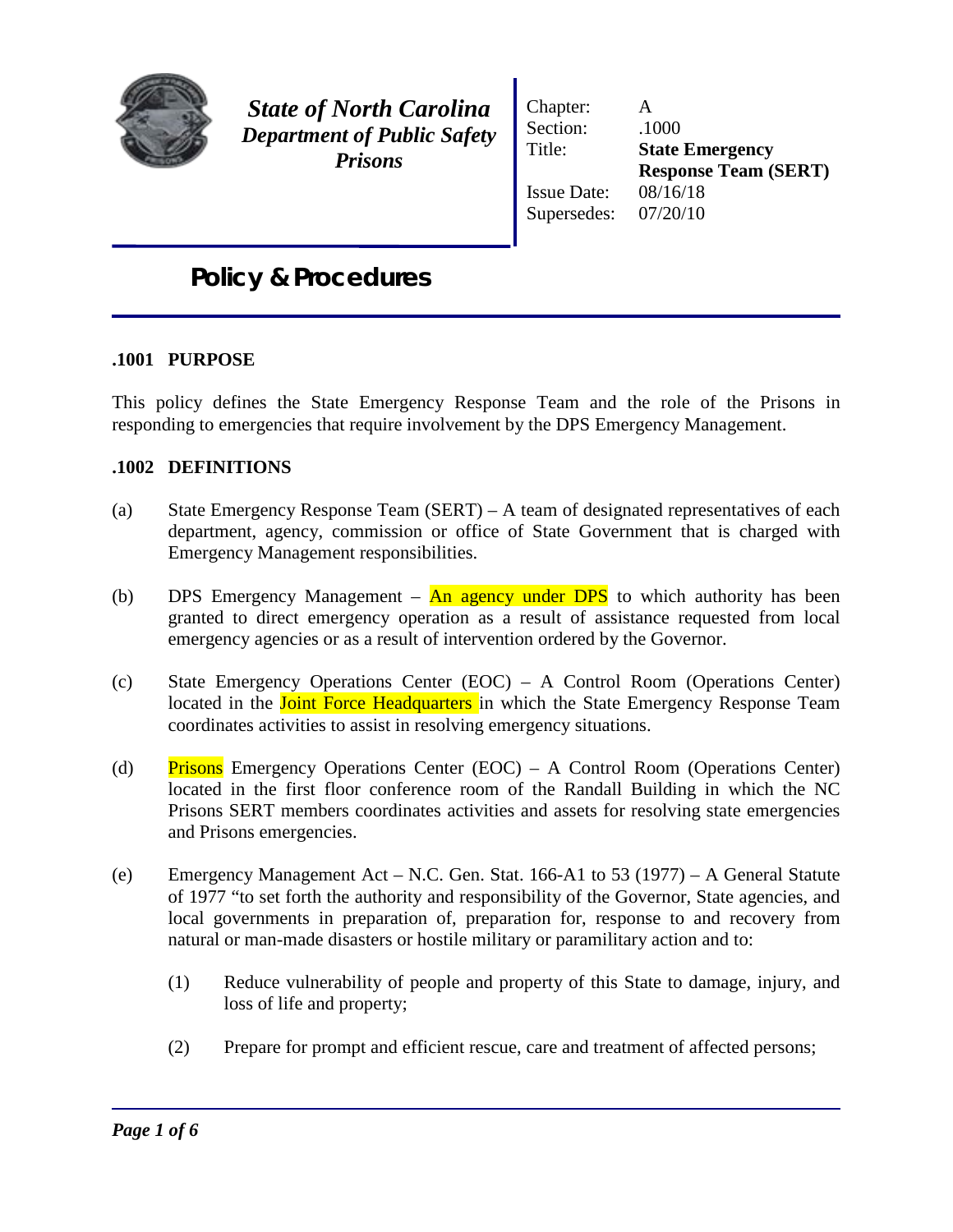- (3) Provide for the rapid and orderly rehabilitation of persons and restoration of property; and
- (4) Provide for cooperation and coordination of activities relating to emergency and disaster mitigation, preparedness, response and recovery among agencies and officials of this State and with similar agencies and officials of other states, with local and federal governments, with interstate organizations and with other private and quasi-official organizations.
- (f) Emergency Management Program Executive Order No. 73(4-27-88) An executive order of the Governor on April 27, 1988 ordering:
	- (1) In the event the Governor, in the exercise of his constitutional and statutory responsibilities, shall deem it necessary to utilize the services of more than one subunit of State Government to provide protection to the people from natural or man-made disasters or emergencies, including but not limited to wars, insurrections, riots, civil disturbances, or accidents, the Secretary of Crime Control and Public Safety under the direction of the Governor, shall serve as the chief coordinating officer for the State between the respective subunits so utilized, as provided in N.C.G.S.  $143B-602$ .
	- (2) Whenever the Secretary of Public Safety exercises the authority provided in Section 1, he shall be authorized to utilize and allocate all available State resources as are reasonably necessary to cope with the emergency or disaster.
	- (3) Every department of State Government is required to report to the Secretary of Public Safety by the fastest means practicable, all natural or man-made disasters or emergencies, including but not limited to wars, insurrections, riots, civil disturbances, or accidents which appear likely to require the utilization of the services or more than one subunit of State Government.
	- (4) The Secretary of Public Safety is authorized to delegate the authority to utilize and allocate all available State resources as may be necessary to carry out the intent of this order.
	- (5) The heads of the departments of State Government and other agencies are granted the authority and charged with the responsibility to develop supporting plans and procedures.
	- (6) The Secretary Public Safety is authorized to update and periodically revise plans and supporting plans.
	- (7) The head of each department that is charged with Emergency Management responsibilities shall designate personnel from said department to perform liaison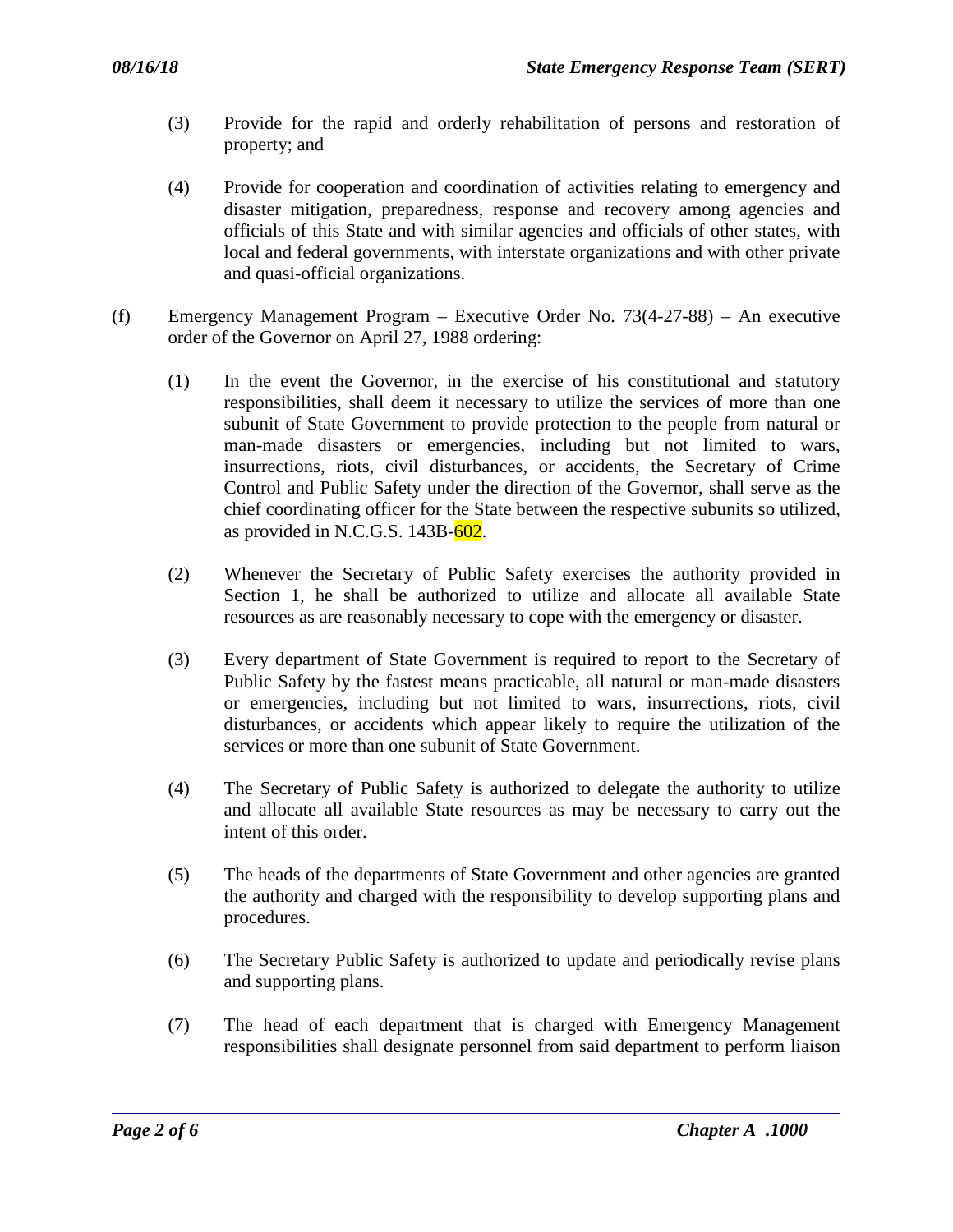with all other components of State Government on matters pertaining to Emergency Management activities.

- (8) The heads of State Government departments assigned Emergency Management functions shall prepare procedures to procure from governmental and private sources all materials, manpower, equipment, supplies, and services which would be needed to carry out these assigned functions. Each agency of State Government shall cooperate with all other agencies of State Government to assure the availability of resources in an emergency.
- (g) Department of Public Safety SERT Representatives –Prisons staff designated to represent and act on behalf of the Department of Public Safety as requested by the DPS Emergency Management.
- (h) NC DPS Prisons will maintain COOP or Continuity of Operations Plan to ensure that during a catastrophic emergency that the NC Department of Public Safety/Prisons can deliver essential state services. This plan shall be reviewed and updated annually. This plan is to ensure that during a catastrophic emergency that the NC Department of Public Safety/Prisons can deliver essential state services. The plan will include the following:
	- (1) Identification and Listing of Essential Functions Those functions that enable the NC Prisons to provide vital services, maintain safety of the general public and department personnel as well as maintaining a safe, functioning infrastructure.
	- (2) Delegations of Authority specify the activities that may be performed by those who are authorized to act on the behalf of the Director of Prisons or other key officials.
	- (3) Orders of Succession provides for the orderly, predetermined assumption of senior agency offices in the event that any of these officials are unable or unavailable to execute their legal activities.
	- (4) Alternate Facilities provide alternate location(s) that can be utilized to carry out the NC Prisons essential functions in the event that the primary facility cannot be utilized during the continuity situation.
	- (5) Interoperable Communications Secondary forms of communications that the NC Prisons will utilize in the event of a catastrophic event. Examples are VIPER Radios, cellular telephones, satellite phones and departmental twoway radios.
	- (6) Vital Records records that are essential to the operation of the NC Prisons. Examples are inmate criminal, court and medical records, employee personnel files, employee times sheets, policy manuals, etc.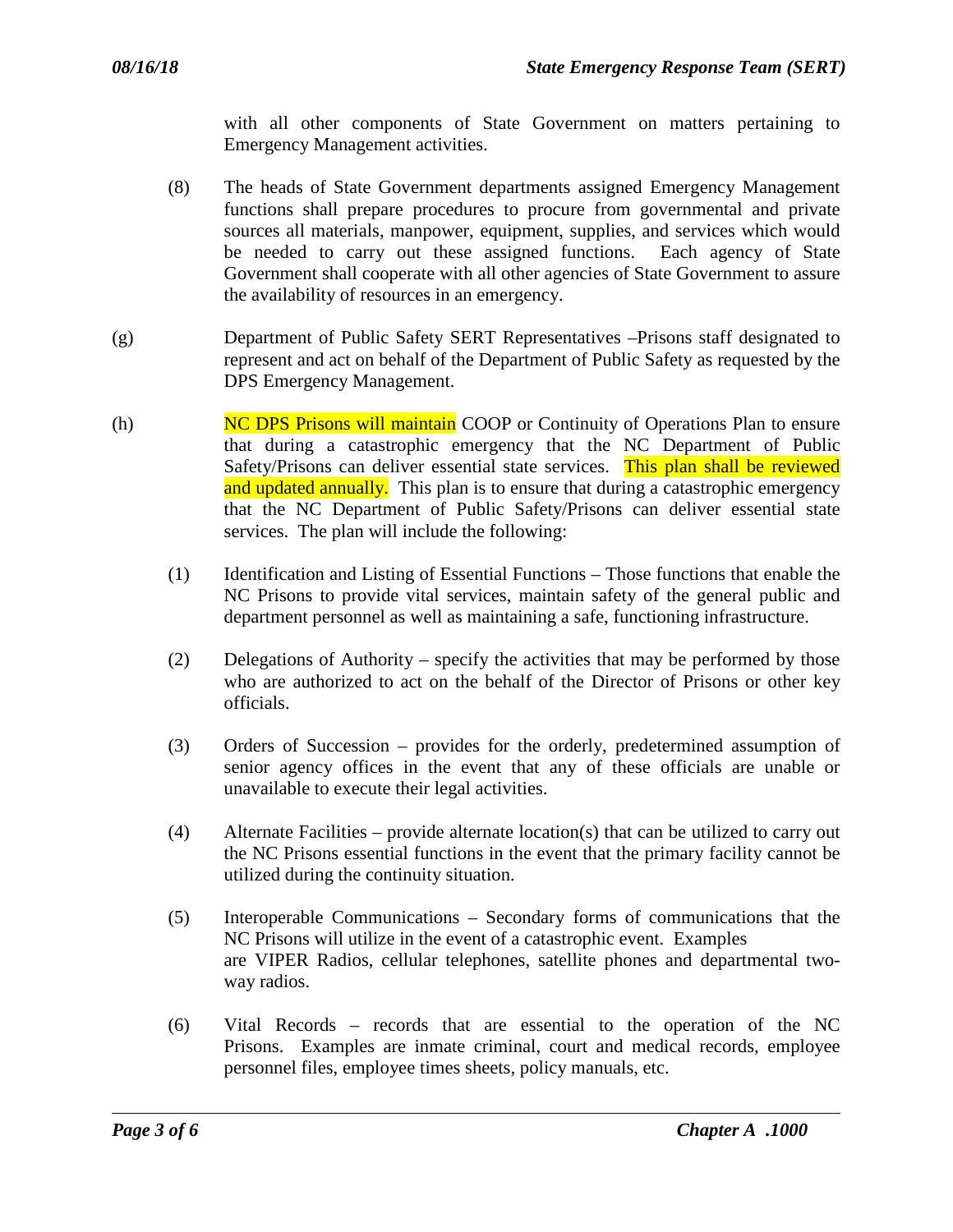- (7) Human Capital Management the utilization of NC Prisons personnel during a continuity situation.
- (8) Provisions for Testing, Training and Exercises establishing a set of guidelines for COOP testing and exercises by the NC Prisons. The primary method for training and exercises for the NC Prisons will be through table top exercises.
- (9) Devolution the capability of the NC Prisons to transfer statutory authority and responsibility for essential functions from Prisons Administration to the Region offices and institutions in the event of a catastrophic emergency.
- (10) Reconstitution the process by which the NC Prisons will return to normal operating conditions after the cessation of a COOP event.

# **.1003 POLICY**

It is the policy of the Prisons to provide full cooperation and assistance to SERT in the resolution of declared emergencies in the State of North Carolina.

# **.1004 PROCEDURES**

- (a) The Emergency Preparedness Coordinator will be responsible for assuring that a current list of SERT representatives is provided to the DPS Emergency Management. Each SERT representative will have to log in each time they enter the EOC.
- (b) The Emergency Preparedness Coordinator for Prisons will be the initial contact and responder for the Department. Should the Chief of Security not be available, SERT will contact the next **Prisons'** person on the SERT representative list until a contact is made.
- (c) When a SERT representative is contacted by the Emergency Operations Center an immediate response will be made to determine if assistance is needed. Most calls may not require the presence of the representative in the State EOC; however, SERT representatives may be requested to be present based on the needs of the EOC.
- (d) The SERT representatives have the authority to act in behalf of the Prisons in resolving emergency situation in which SERT is involved. Any Division employee contacted by a SERT representative is to cooperate fully in meeting the needs of the emergency.
- (e) The SERT representative may be asked to identify, procure, and make available resources to be utilized in resolving the emergency. Resources may include but are not limited to food, clothing, transportation and manpower. Precautions should be taken to protect the public and avoid criticism in the use of inmates during emergencies.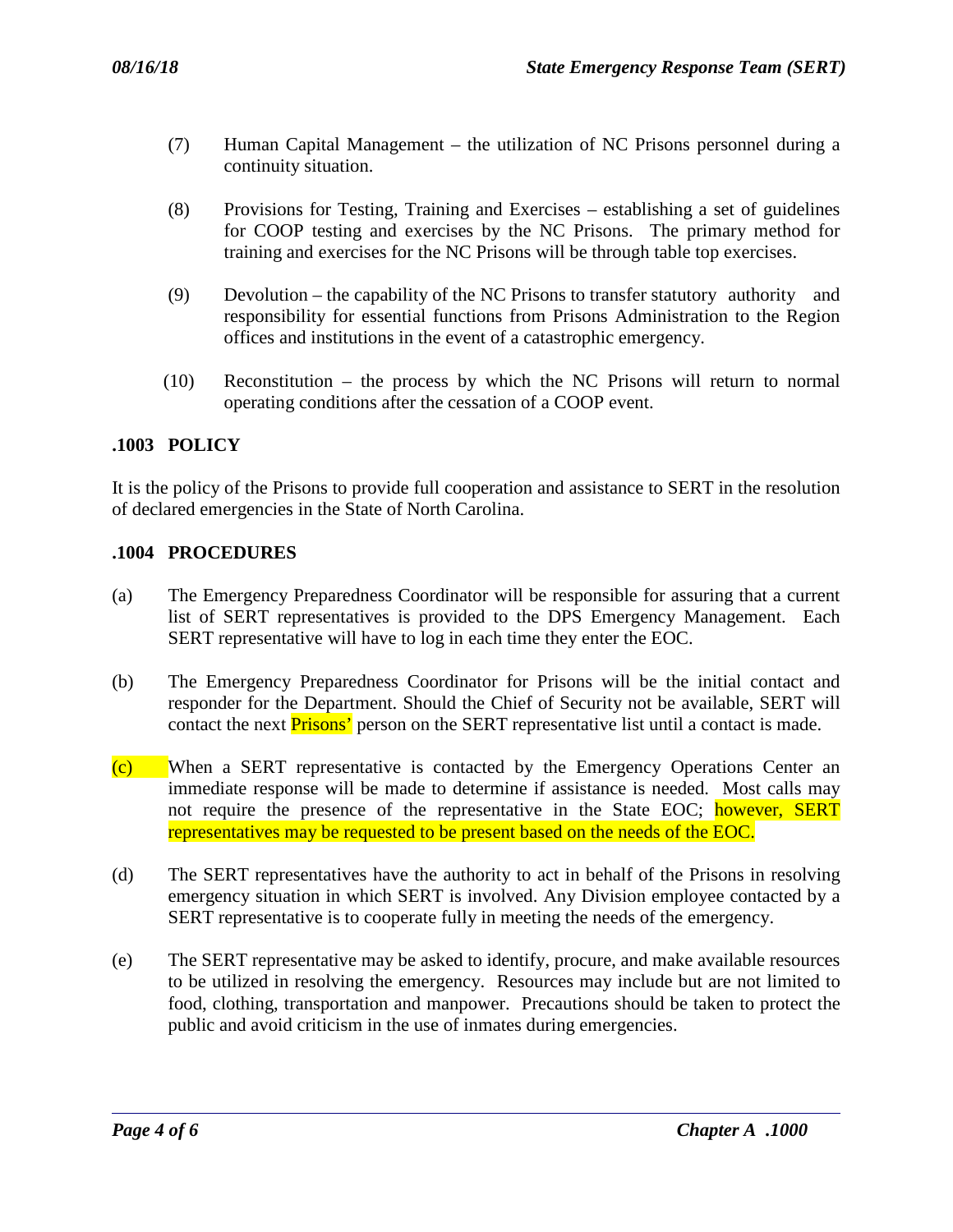- (f) It is the responsibility of the SERT representative to notify the Director of Prisons and the Prisons Duty Officer as soon as practical after receiving emergency related information, request for resources and upon being activated by SERT. Should the Chief of Security not be the first responder he should be contacted as soon as practical by the Division Duty Officer.
- (g) Should the emergency be of extended duration the Emergency Preparedness Coordinator should set up a roster for 24 hour coverage in the **Prisons** Emergency Operations Center. The Emergency Preparedness Coordinator will notify both the Chief of Security and the Division Duty Officer of the need for 24 hour operation of the **Prisons** Emergency Operations Center (EOC). Should the presence of a SERT representative in the EOC at all times be requested due to the severity of the emergency, then the Emergency Preparedness Coordinator shall contact the Chief of Security and the Division Duty Officer to ensure that a SERT member is dispatched to the State Emergency Operations Center (EOC) until the emergency is resolved or Prisons presence is no longer necessary.
- (h) When supplying resources to SERT each facility is responsible for keeping an inventory of resources used and the cost involved. Resources include but are not limited to supplies, vehicle mileage, and staff man-hours. The Superintendent is responsible for providing this information to the Chief of Security as soon as practical following the end of the emergency situation.
- (i) During major emergency situations when a facility receives a local request for emergency assistance, the requesting agency should be advised to make the request through Emergency Management. This should not be construed to hinder in any way the normal cooperation and mutual assistance between agencies. Officials may be reached twentyfour (24) hours a day at the following phone numbers:

|                           | EM Main (24 hr. Operations Center) | 919-733-3300 |
|---------------------------|------------------------------------|--------------|
| <b>EM Logistics Chief</b> |                                    | 919-825-2264 |

#### **.1005 DOCUMENTATION**

- (a) The SERT representative will maintain a log of all activities and information that comes to his attention. This is to include all contacts, telephone calls, information and/or instructions from the EOC.
- (b) All resource requests should be documented utilizing WebEOC site. Directions and passwords for utilizing this site will be maintained by the Emergency Preparedness Coordinator.
- (c) All logs, reports, requests and list of resources will be turned over to the Emergency Preparedness Coordinator who will be responsible for submitting a report to the Director and to the DPS Emergency Management.